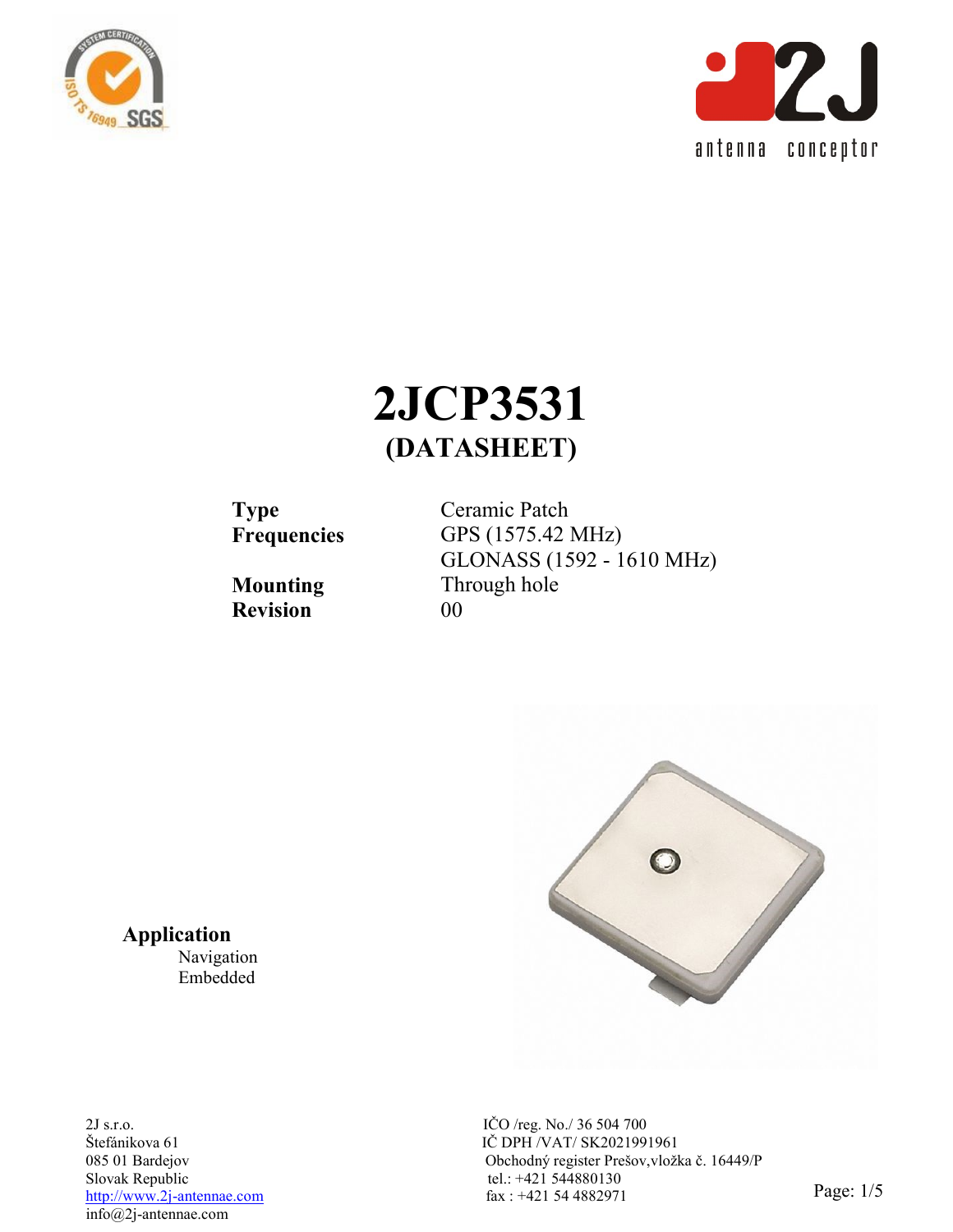



## **1. SPECIFICATIONS**

## *1.1.Electrical Specifications*

| 2JCP3531                      |
|-------------------------------|
| 1592MHz                       |
| $0$ dBiC                      |
| $\leq$ 1.5:1 at center        |
| 50 Ohms                       |
| <b>RHCP</b>                   |
| 4.0                           |
| 20ppm/deg. <sup>o</sup> C max |
|                               |

## *1.2.Mechanical Specifications and Dimensions*

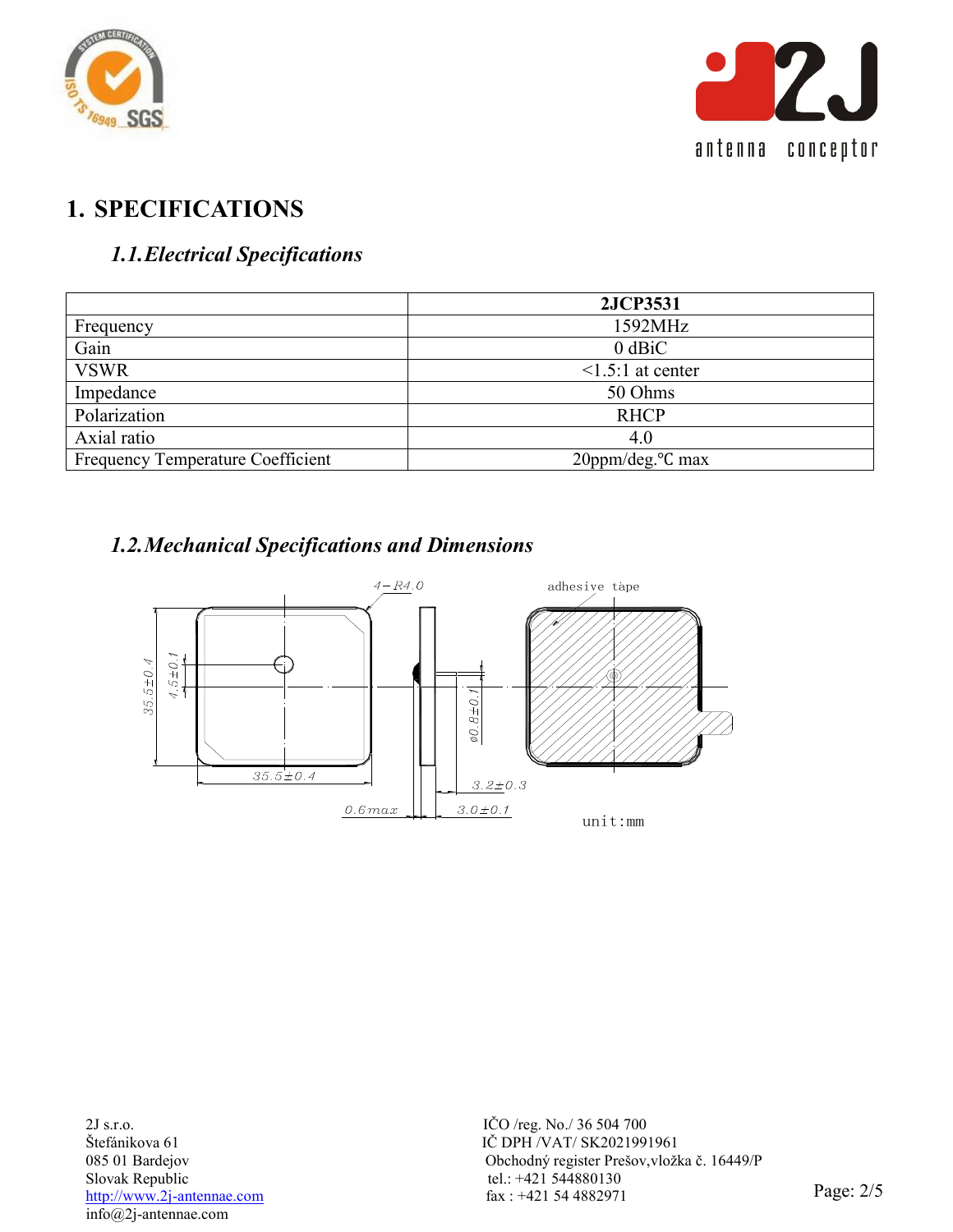



## **2. MEASUREMENT**

#### *2.1.SET for Measurement*

Parts shall be measured under a condition (Temp.:20°C±15°C, Humidity : 65%±20% R.H., groundplane 70x70mm).

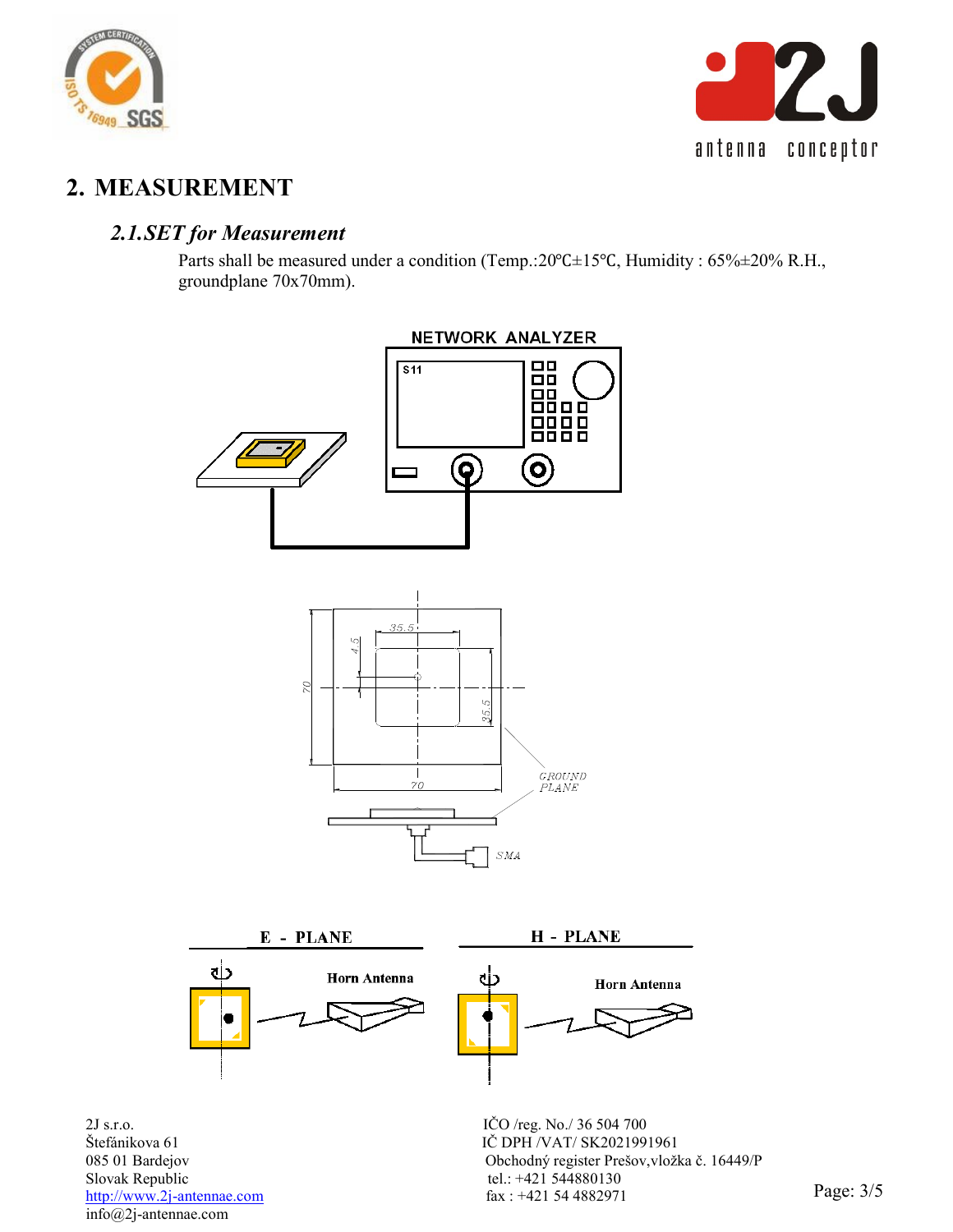



## *2.2.Electrical Characteristics*



#### **2.2.1. Return Loos & Impedance Characteristic**

### *2.3.Enviromental Test*

| 6.1 | <b>Humidity Test</b>    | The device is subjected to $90\%~95\%$ relative                               | It shall fulfill the       |
|-----|-------------------------|-------------------------------------------------------------------------------|----------------------------|
|     |                         | humidity $60^{\circ}$ C $\pm 3^{\circ}$ C for 96h $\sim$ 98h, then dry out at | specifications in Table 1. |
|     |                         | $25^{\circ}$ C $\pm$ 5°C and less than 65% relative humidity for              |                            |
|     |                         | 2h~4h. After dry out the device shall satisfy the                             |                            |
|     |                         | specification in table 1.                                                     |                            |
| 6.2 | <b>High Temperature</b> | The device shall satisfy the specification in table 1                         | It shall fulfill the       |
|     |                         | after leaving at 105°C for 96h~98h, provided it                               | specifications in Table 1. |
|     |                         | would be measured after 2h~4h leaving in $25^{\circ}$ C $\pm$ 5               |                            |
|     |                         | °C and less than 65%                                                          |                            |
| 6.3 | Low Temperature         | The device shall satisfy the specification in table 1                         | It shall fulfill the       |
|     |                         | after leaving at -40°C for 96h~98h, provided it                               | specifications in Table 1  |
|     |                         | would be measured after 2h~4h leaving in $25^{\circ}$ C $\pm$ 5               |                            |
|     |                         | °C and less than 65% relative humidity.                                       |                            |
| 6.4 | Temperature Cycle       | Subject the device to $-40^{\circ}$ C for 30 min. followed by                 | It shall fulfill the       |
|     |                         | a high temperature of 105 $\degree$ C for 30 min cycling                      | specifications in Table 1. |
|     |                         | shall be repeated 5 times. At the room temperature                            |                            |
|     |                         | for 1h prior to the measurement.                                              |                            |

2J s.r.o. IČO /reg. No./ 36 504 700 Slovak Republic tel.: +421 544880130 info@2j-antennae.com

IČ DPH /VAT/ SK2021991961 085 01 Bardejov Obchodný register Prešov,vložka č. 16449/P  $\frac{\text{http://www.2j-antennae.com}}{\text{http://www.2j-antennae.com}}$  fax : +421 54 4882971 Page: 4/5